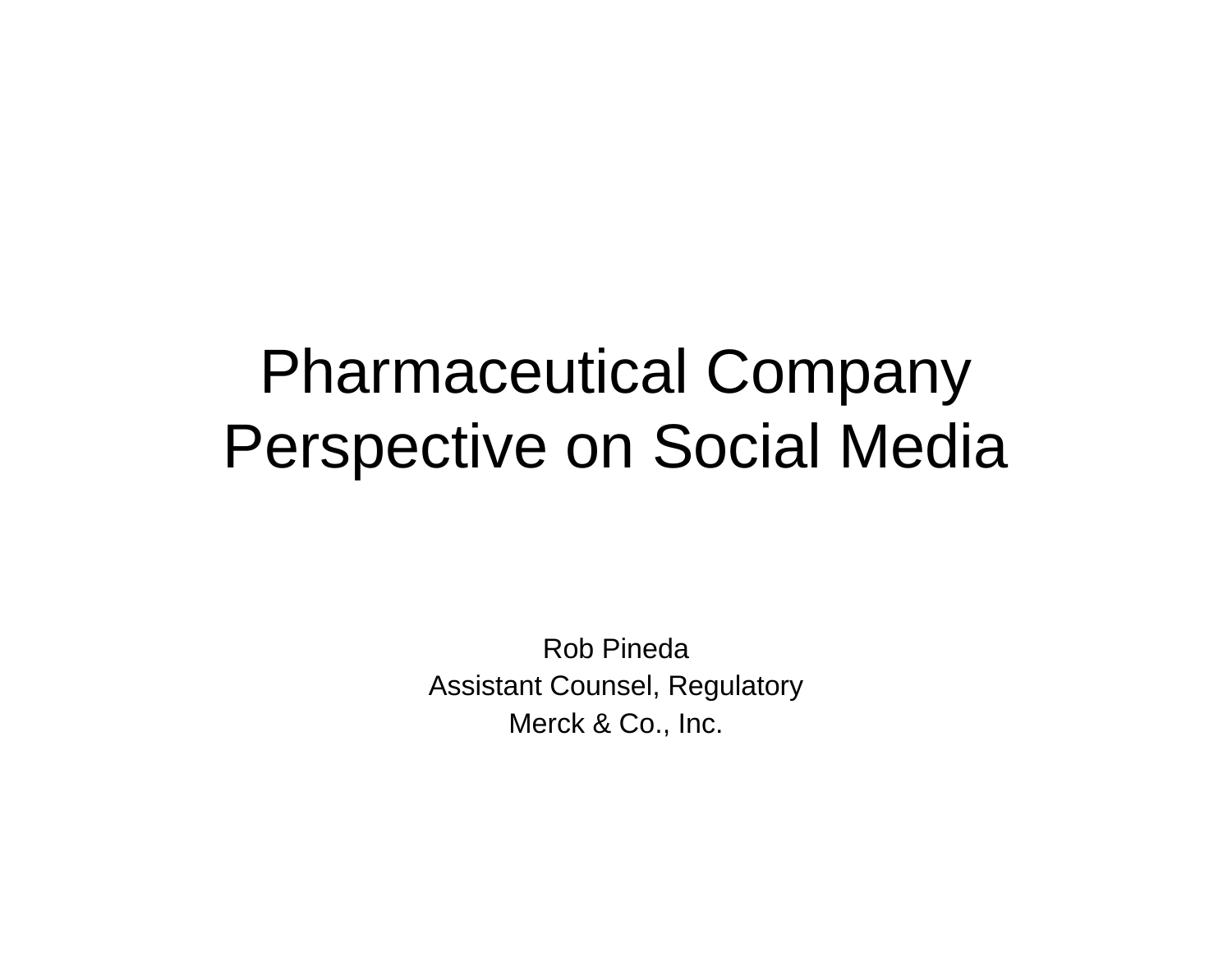### Introduction

- Recognition by Industry that Patients/Healthcare Professionals Are Increasingly Turning to the Internet and Social Media For Health and/or Product Information
- FDA has not issued specific guidance on social media
	- Historically, general direction to companies has been that the FDA will apply the same standards and principles about risk disclosure and promotion of pharmaceutical products regardless of what media is being used
	- April 2009 Enforcement Letters Re: Sponsored Links; end of one-click rule
- Challenges for the industry therefore are to comply with applicable regulatory requirements in this arena without explicit FDA guidance
- FDA conducting public hearing on November 12-13 which is "intended to help guide FDA in making policy decisions on the promotion of . . . prescription drugs and biologics and medical devices using the Internet and social media tools"
- DISCLAIMER: The views expressed in this presentation do not necessarily represent the views or perspectives of the entire pharmaceutical industry or Merck.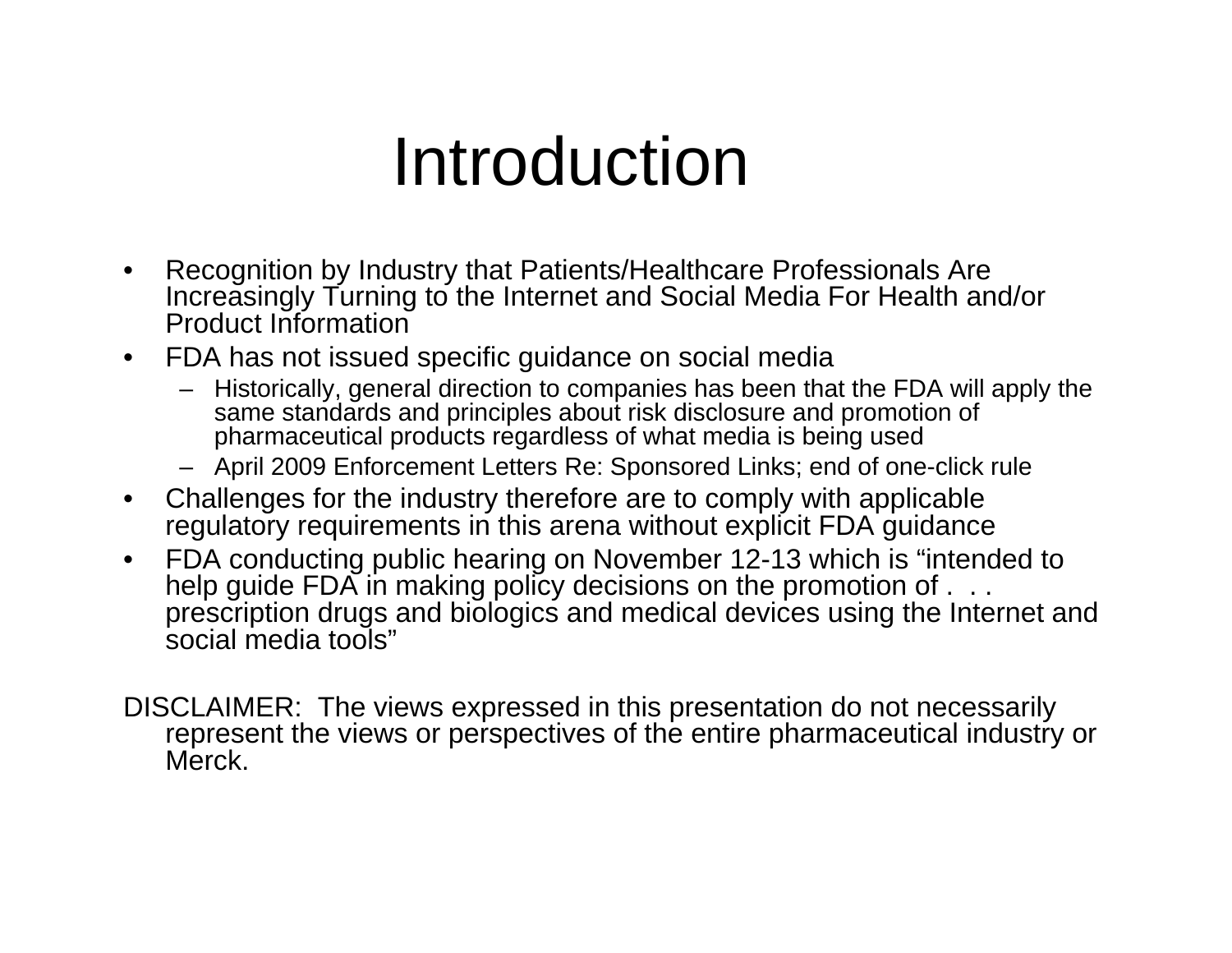# What is Meant by Social Media?

- Technology has evolved such that the Internet means more than mere static content on a website
- Social media tools allow for significantly more enhanced communication, information sharing and distribution, collaboration, two-way dialogue, etc.
	- User-generated content wikis
	- Social networking on-line communities of people with common/shared interests and activities
	- Chat rooms/discussion boards
	- Micro blogging (Twitter) real-time exchange of people's thoughts and activities
	- Patient blogs/articles
	- Video sharing, e.g., You Tube
	- Podcasts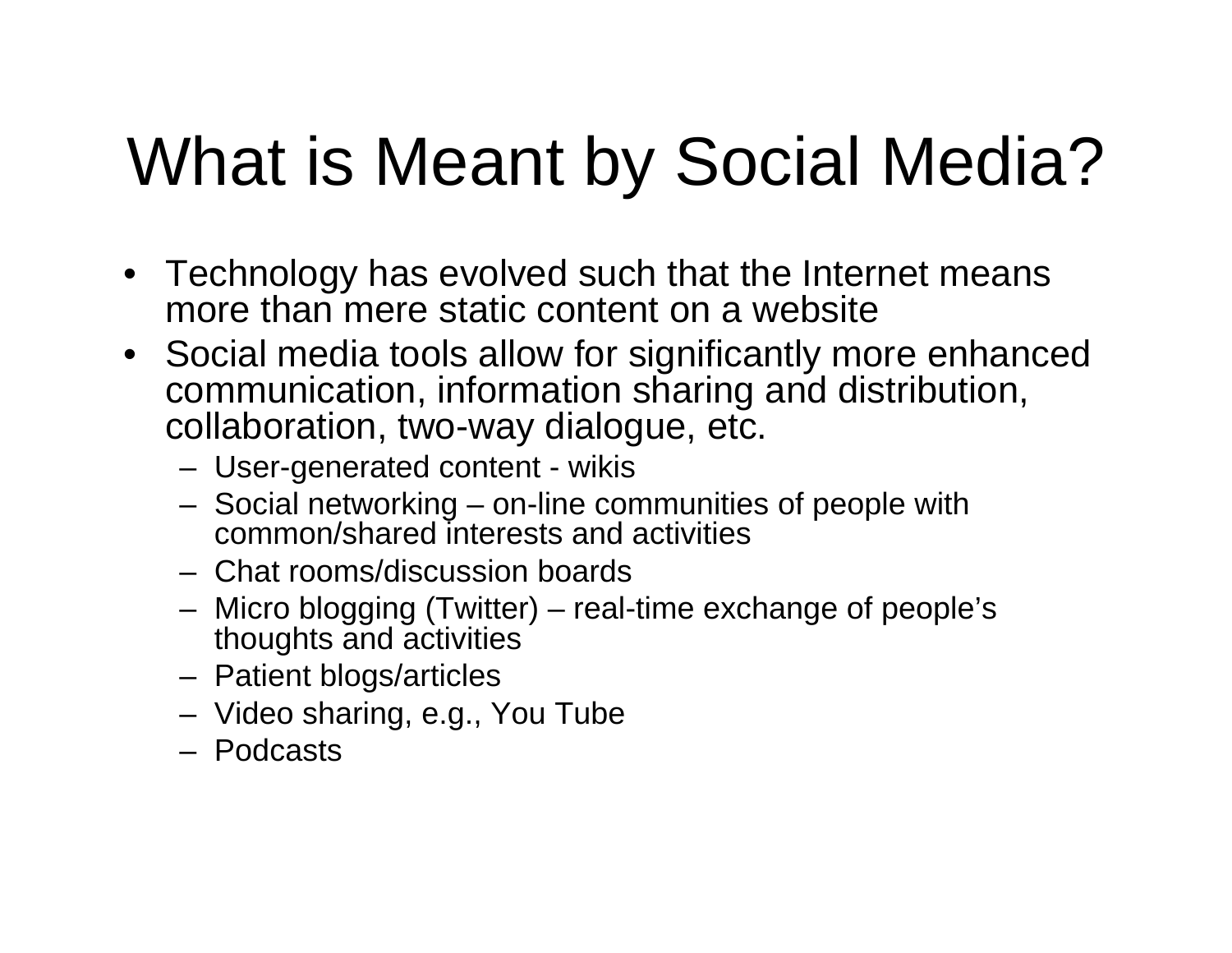### What Company Activities Could Involve Social Media?

- Extremely broad range of activities for pharmaceutical companies to consider using social media, including:
	- Corporate Communications (public affairs, media relations)
	- Product promotion
	- Disease awareness
	- Investor Relations
	- Recruiting/Careers
	- Interactions with Clinical Investigators, Scientific Leaders
	- Communications Related to Clinical Data, Key Studies, Etc.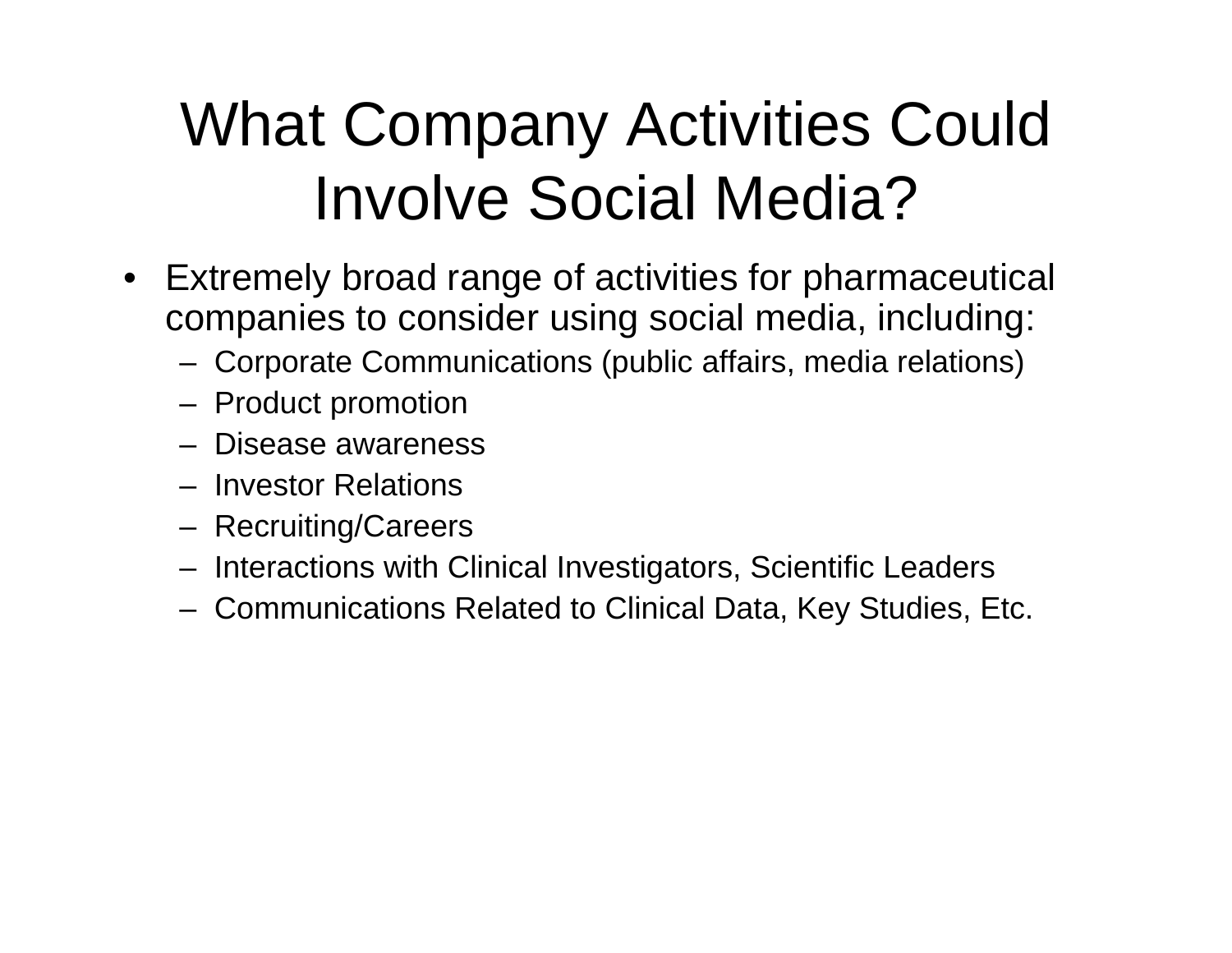### Who Is In Charge of Social Media Initiatives Within the Company?

- Can there really be a singular group? One ambassador?
- Public Affairs?
- Marketing?
- Cross-functional team?
- One governing council?
- What's the appropriate infrastructure to support these initiatives?
- Regardless important to engage legal/compliance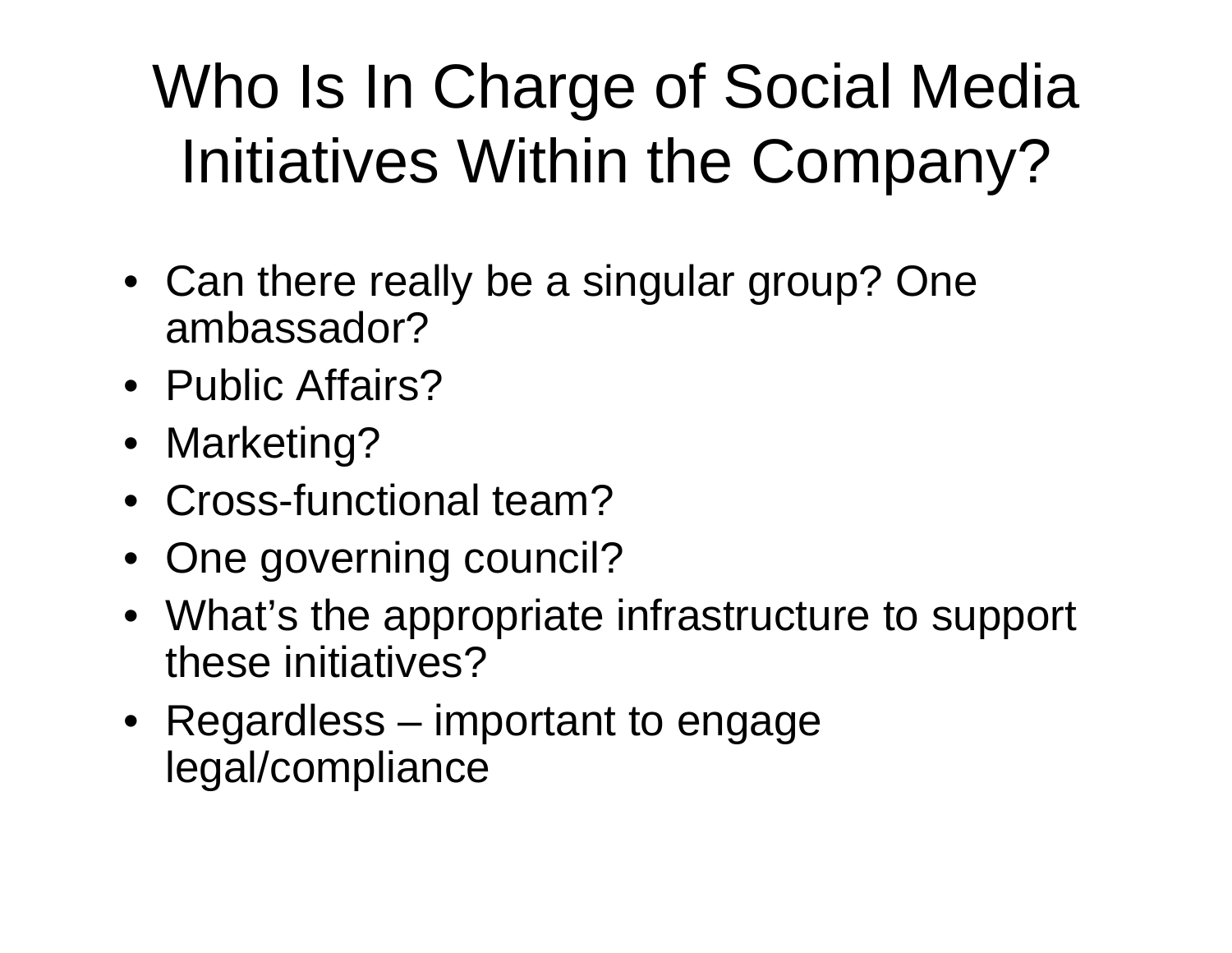## Issues/Considerations When Thinking About Using Social Media

- Product Promotion
	- Presenting Risk Information; Providing Fair Balance
	- Not endorsing off-label use
	- Branded or unbranded?
- Adverse Event Reporting
- Third Party Communications or Content on Third Party Sites
- Posting or Otherwise Communicating Corrective Information on Sites Controlled by Third Parties
- Miscellaneous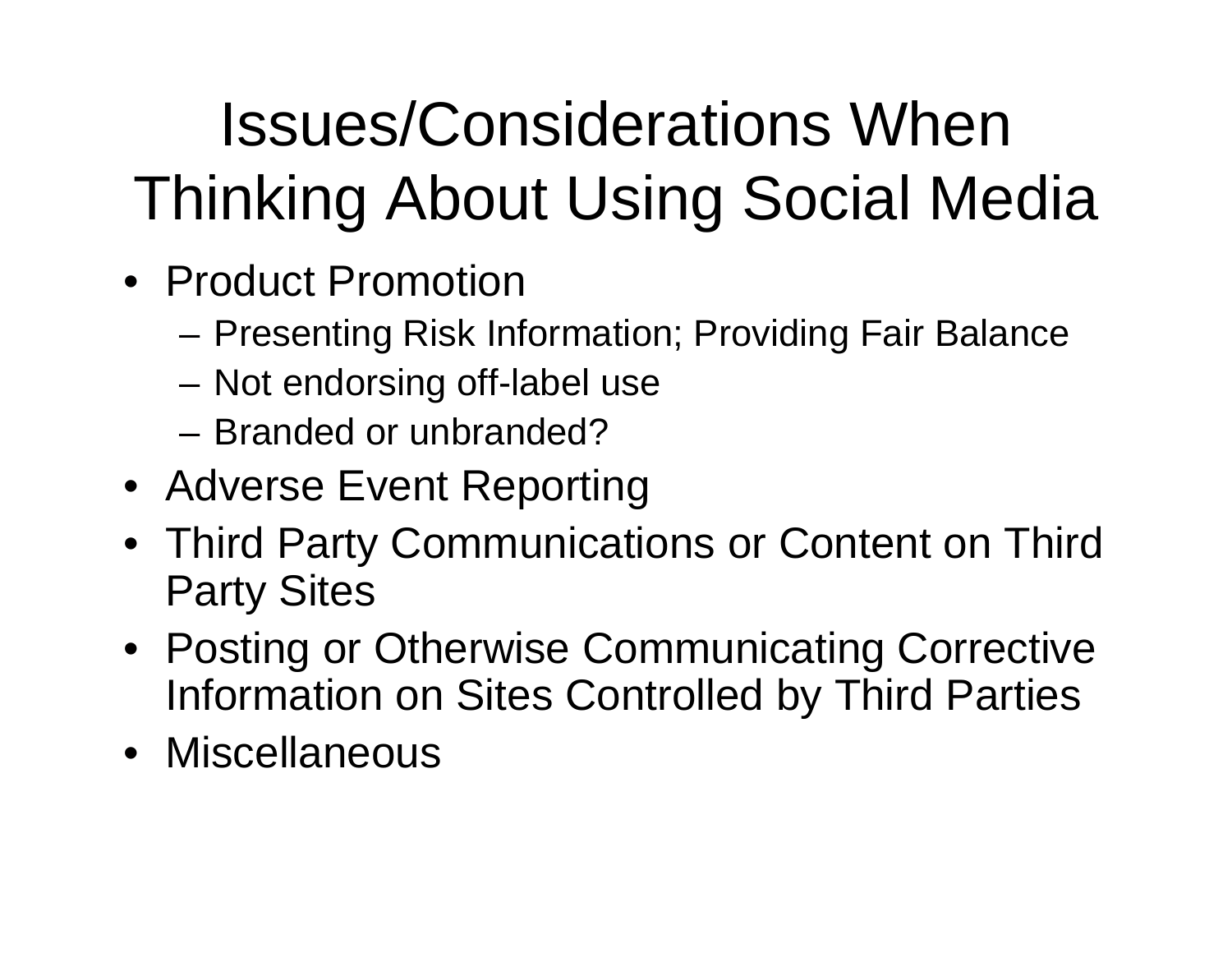### Promotion

- Existing FDA regulations are applicable framework –even though no detailed or comprehensive guidance on Internet/social media promotion of prescription drugs/biologics
- Questions to Ask:
	- Branded or Unbranded? Does the posting even trigger fair balance requirements?
	- Advertising or Promotion?
	- Directed to healthcare professionals or consumers?
	- Are you presenting risk information in an appropriate manner? Links to PI/PPI? Ensuring that safety information travels with efficacy claims/product messages? See FDA Draft Guidance relating to Presenting Risk Information (May 2009)
		- Given space constraints, character limits, etc., what is a reasonable way?
		- April 2009 DDMAC Enforcement Letters "one-click" to safety info not OK
	- Are you somehow endorsing or facilitating off-label use?
	- Does the specific posting constitute DTC advertising?
	- Process questions: 2253 submission; application to user-generated content, etc.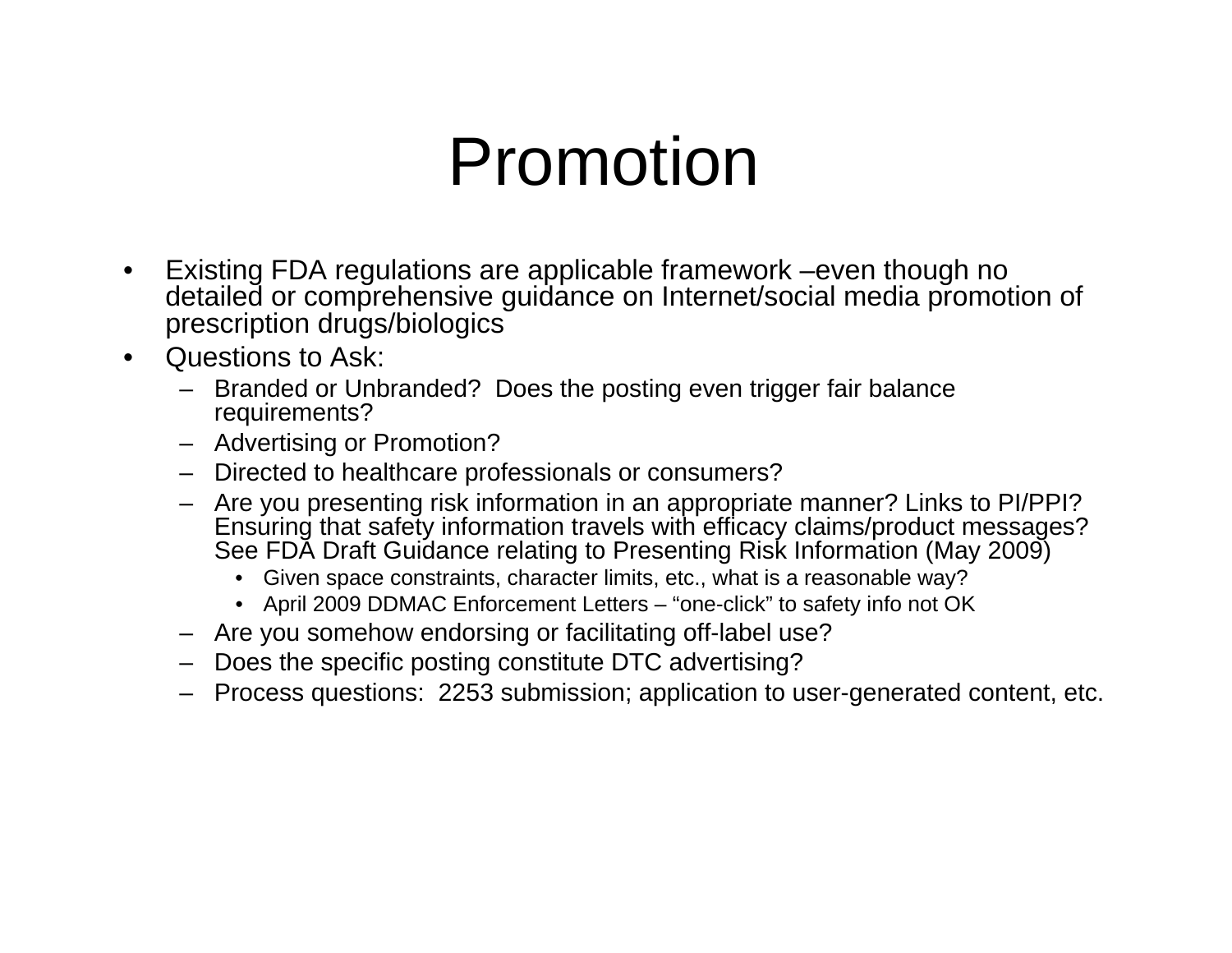### Adverse Event Reporting: Several Challenges and Considerations

- How is adverse event information being received, reviewed, and processed?
- What are company's obligations relative to third party sites/blogs/wikis/chatrooms that it does not own or sponsor?
- Who takes responsibility within the company to monitor and report AEs?
- What is the extent of such monitoring?
- Are the 4 criteria met to trigger reporting? (identifiable patient, identifiable reporter, specific product mention, AE)

– Not always apparent in social media

• Need for training of appropriate personnel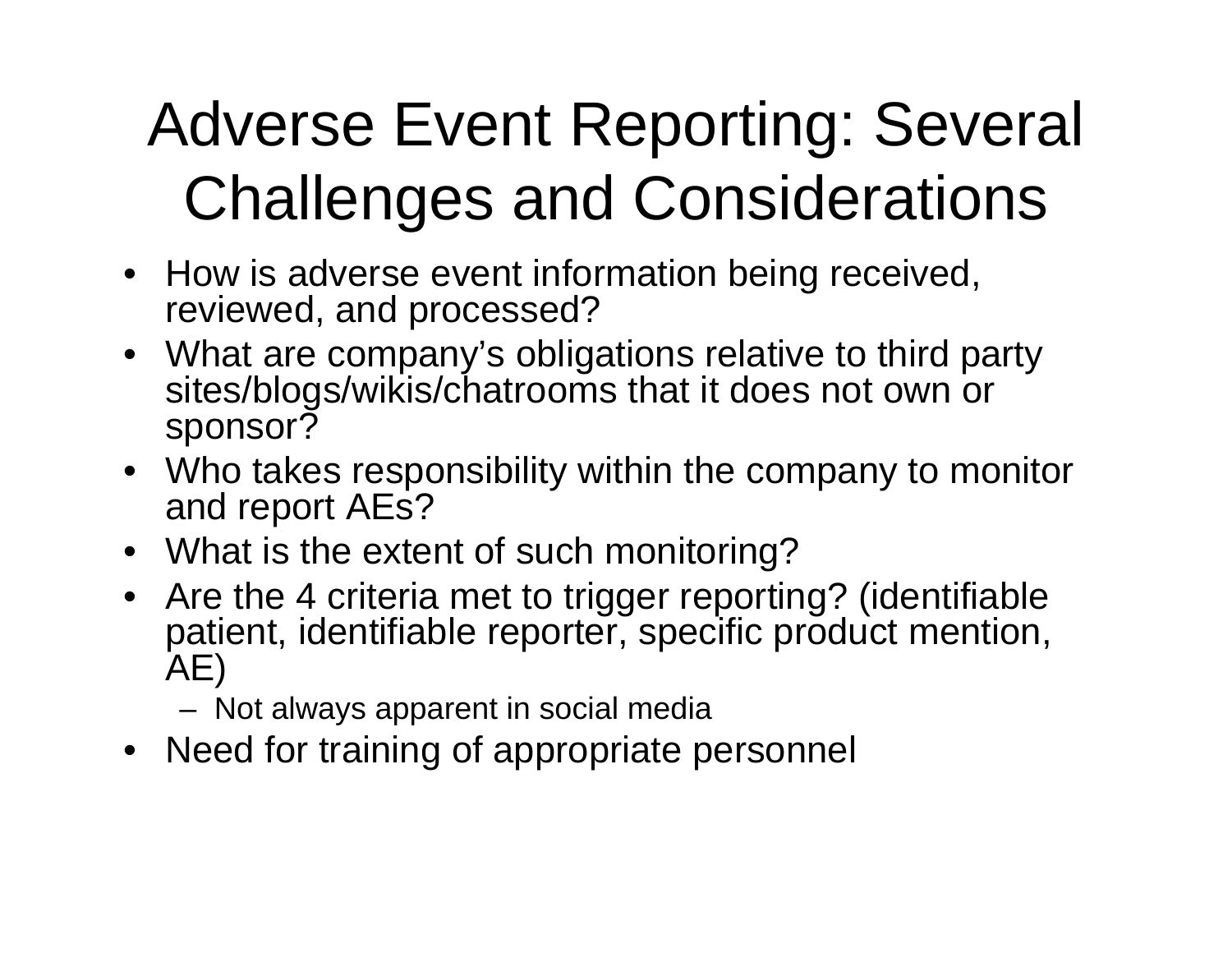### Third Party Communications or Content on Third Party Sites

- Who is generating or controlling the content?
	- User-generated?
	- Company content?
	- Who has ability to modify content?
- Who is paying for the content?
- What is the nature of the content?
	- Celebrity endorsement?
	- Patient testimonial?
- Who is hosting the content?
- Who is publishing the content?
- Has the company fully disclosed its role in influencing or sponsoring this third party communication, i.e. has the company been sufficiently transparent?

The more influence the company has on placement or creation of content on a third party site or some other social media, the more likely the company is to be considered accountable for that content, although the lines are difficult to draw.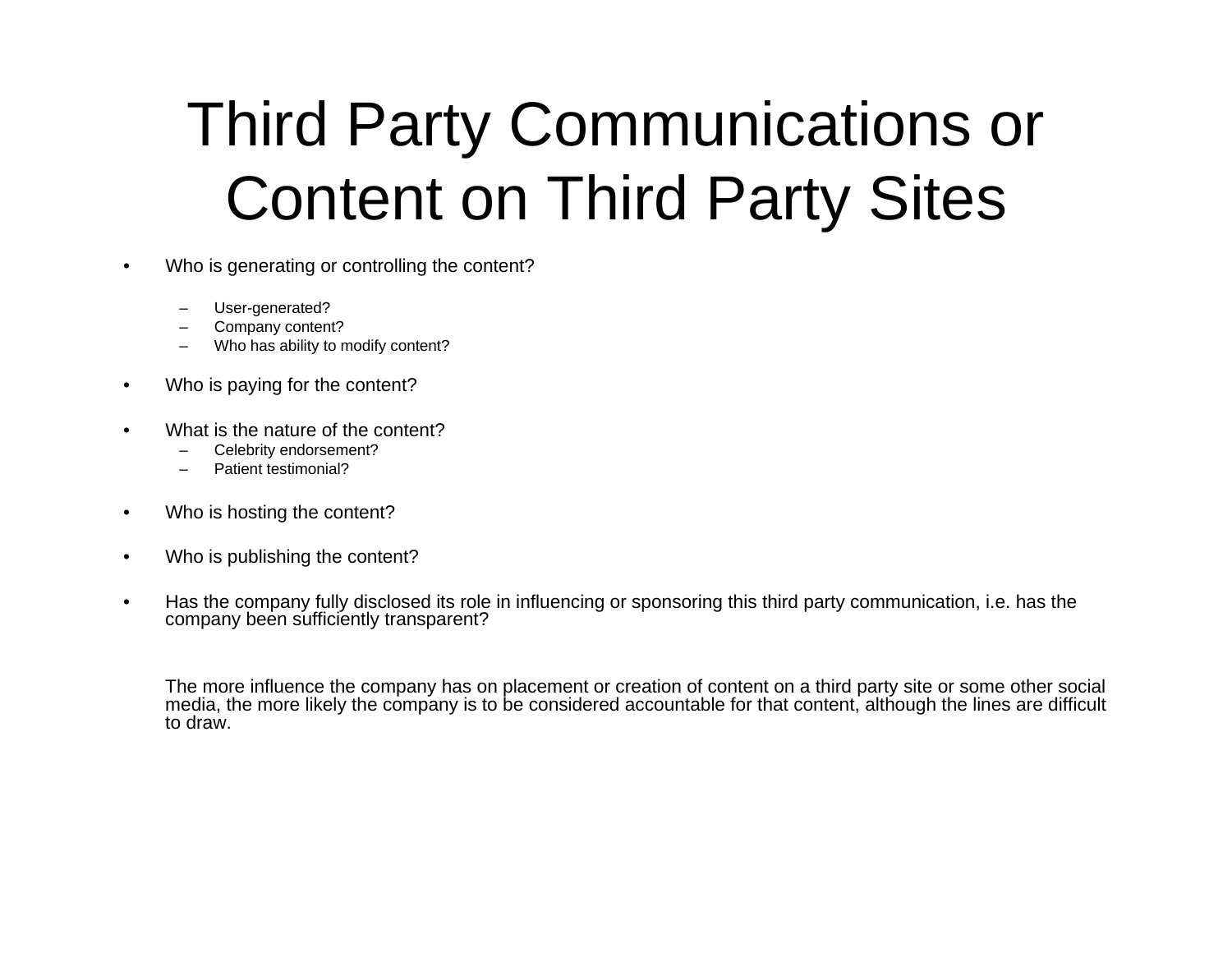### Posting or Publishing Corrective Information In Social Media

- Real possibility that inaccuracies, negative comments, other misstatements are posted on third party sites and within user-generated content, e.g., blogs, wikis, etc.; in addition, individuals can create accounts or profiles that include company names or product names that come across as being official statements from the company, but are not
- How should a company address these statements or situations, if at all?
- **Considerations** 
	- Are these corrective postings or statements regulated like promotion or something else?
		- Context (audience, who is correcting, content, etc.) is important to assess
	- Does it do more harm than good from a product liability or public affairs perspective?
	- Would there be adequate controls?
	- Who within the Company makes the most sense to address the mis-statements?
		- Public Affairs, Marketing, Medical Affairs?
		- Does it depend on the issue?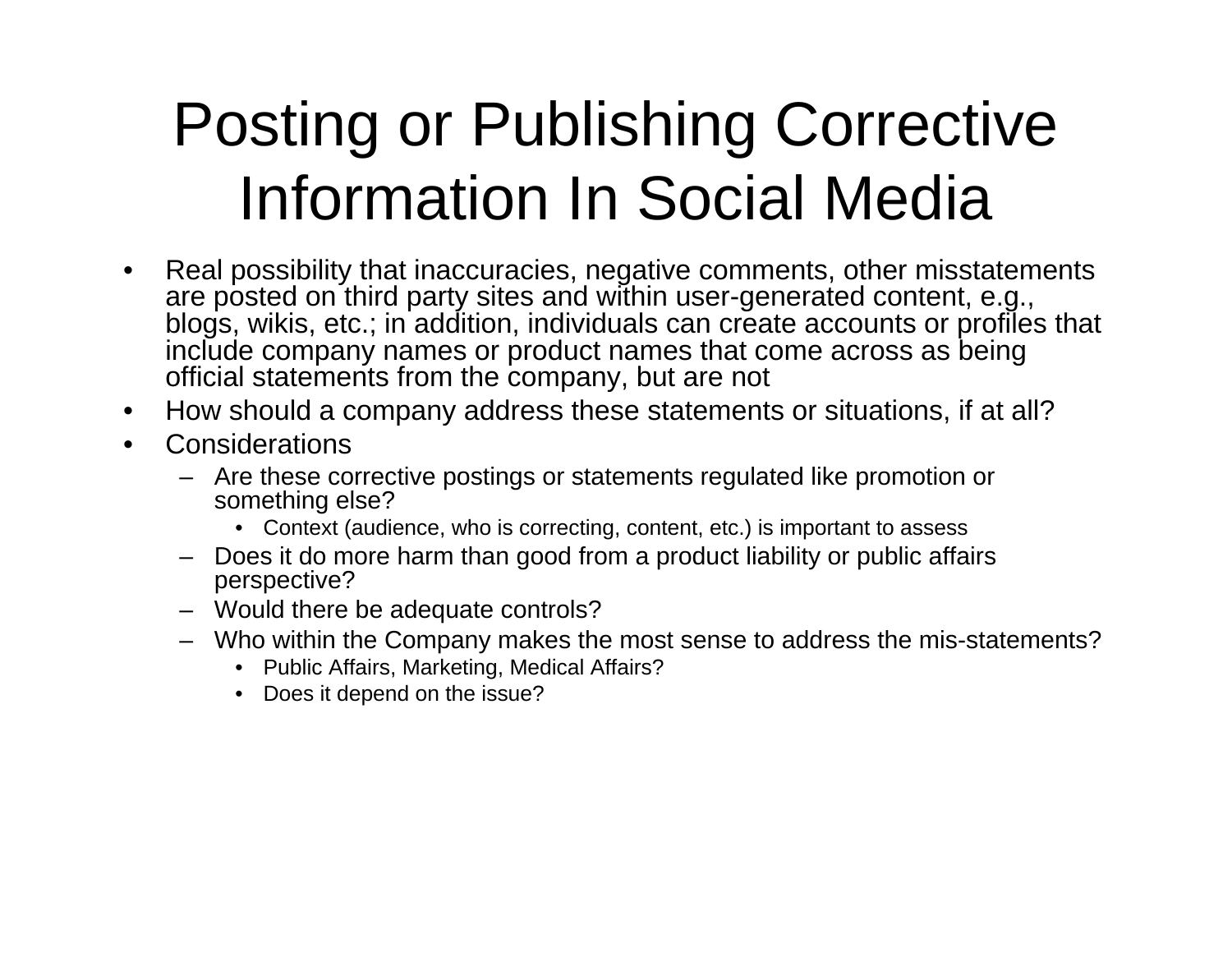### Miscellaneous Other **Considerations**

- Privacy
	- Is the company collecting or receiving any personally identifiable information through its participation in social media?
- Corporate Reputation Issues
	- Employees on their own personal blogs can be associated with the company based on profile, name, etc., and therefore their own activity in social networking could impact their company's reputation
	- Need for guardrails
- How to Address Feature that Allows Any Visitor/User to Comment on Any Website, even when such comments are not solicited, e.g., Google Sidewiki; what's the company responsibility?
- Impact on Litigation: postings subject to litigation hold, potential discovery, use at trial?
- Consider clear written employee guidance or corporate polices